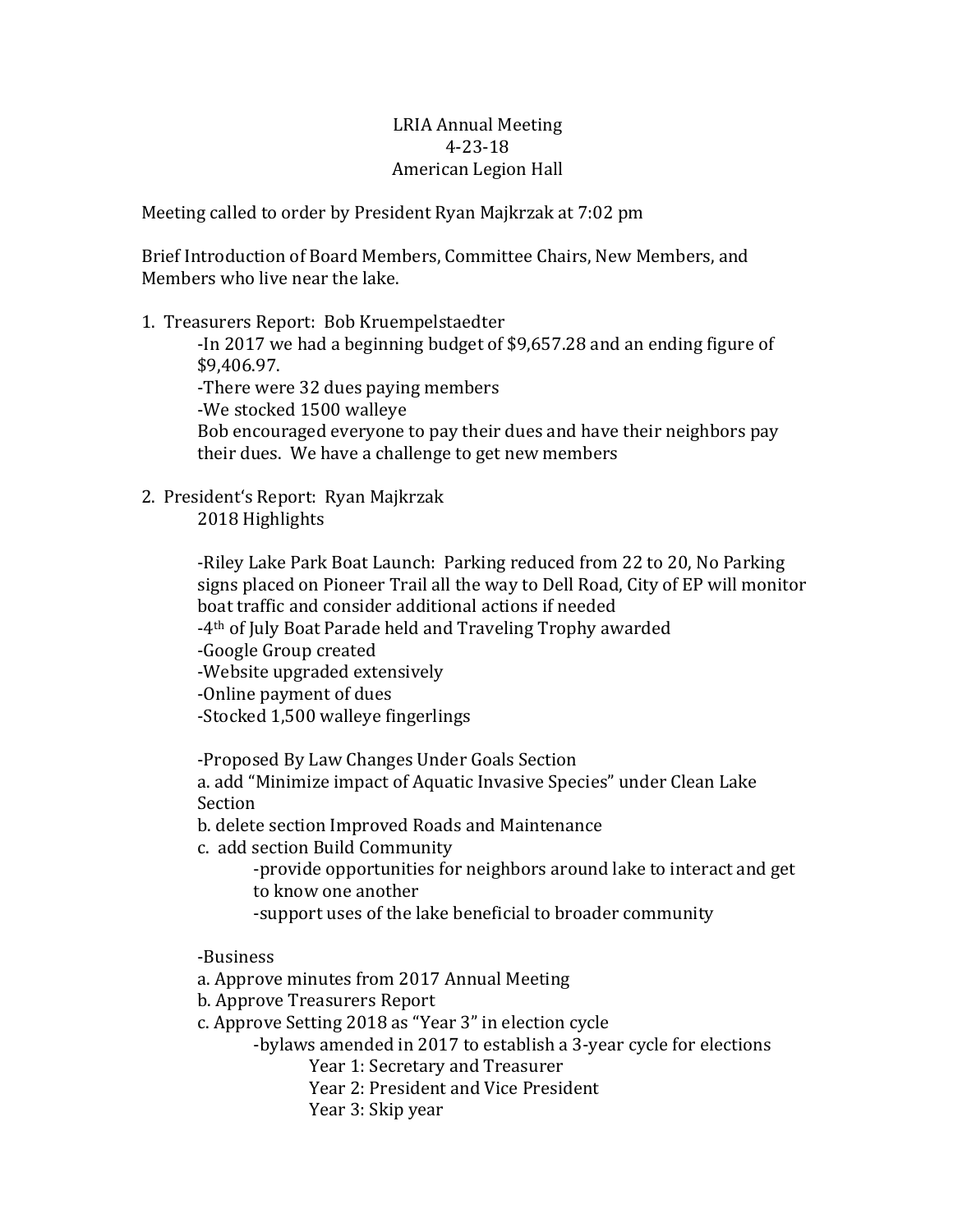-Full slate of officers were elected in 2017 -Setting 2018 as "Year 3" ensures no term greater than 3 years

d. Authorize Board to update LRIA Goals in bylaws as cited above

e. Authorize Board to donate \$500 from the General Fund to the Fish Fund

f. Seek volunteer for new Technology Chair David Vogel offered to help

## **Motion: approve all items in the business report. Motion carried.**

-10 Year Plan Review: The development of the plan has been an excellent process, very thorough, with high visibility, and input from multiple stakeholders

-Projects directly benefitting Lake Riley

a. Alum Treatment 2nd dose for Lake Riley

b. Alum Treatment for Rice Marsh Lake

c. Alum Treatment for Lake Susan

d. Stabilization of Upper Riley Creek

e. Stabilization of Middle Riley Creek

f. Watershed load control projects for Rice Marsh Lake and Lake Susan -Concerns: lack of watershed load control projects for Lake Riley watershed, New boat launch should have provided some benefit, Opportunity and Cost Share Projects are available

-Watershed Permitting Rules

Current rules are currently being revised to ease administrative burden and reduce unnecessary applications

There will be no impact to shoreline buffer rules. Buffers would continue to not be required for lakes.

The LRIA Board will continue to work with the Watershed and monitor the revision process.

## 3. Officer Leah Weyand Conservation Officer MN DNR

There is a Local Conservation Officer Arnaud Kpachavi who is a resource for our lake. He handles violations on public waters, and wetlands, with a focus on vegetation. Officer Weyand covers 14 counties and 40% of her work involves working with AIS. If there are any DNR questions she can handle them. We were informed that any shoreline work requires a permit from the DNR. Hydraulic jets do not require permits and are not illegal. They can not be used to uproot plants or remove sediment. You should place them as shallow as possible and use as a "bubbler". Weed rollers do need a permit, the area to be cut is limited.

Officer Weyand reminded us all to be mindful of our neighbors. If an issue is below the high water mark it falls under the DNR jurisdiction. If you have a question contact Officer Weyand or Officer Kpachavi, if they can't answer your question they can direct you to the proper resources. Instances where you would call the DNR.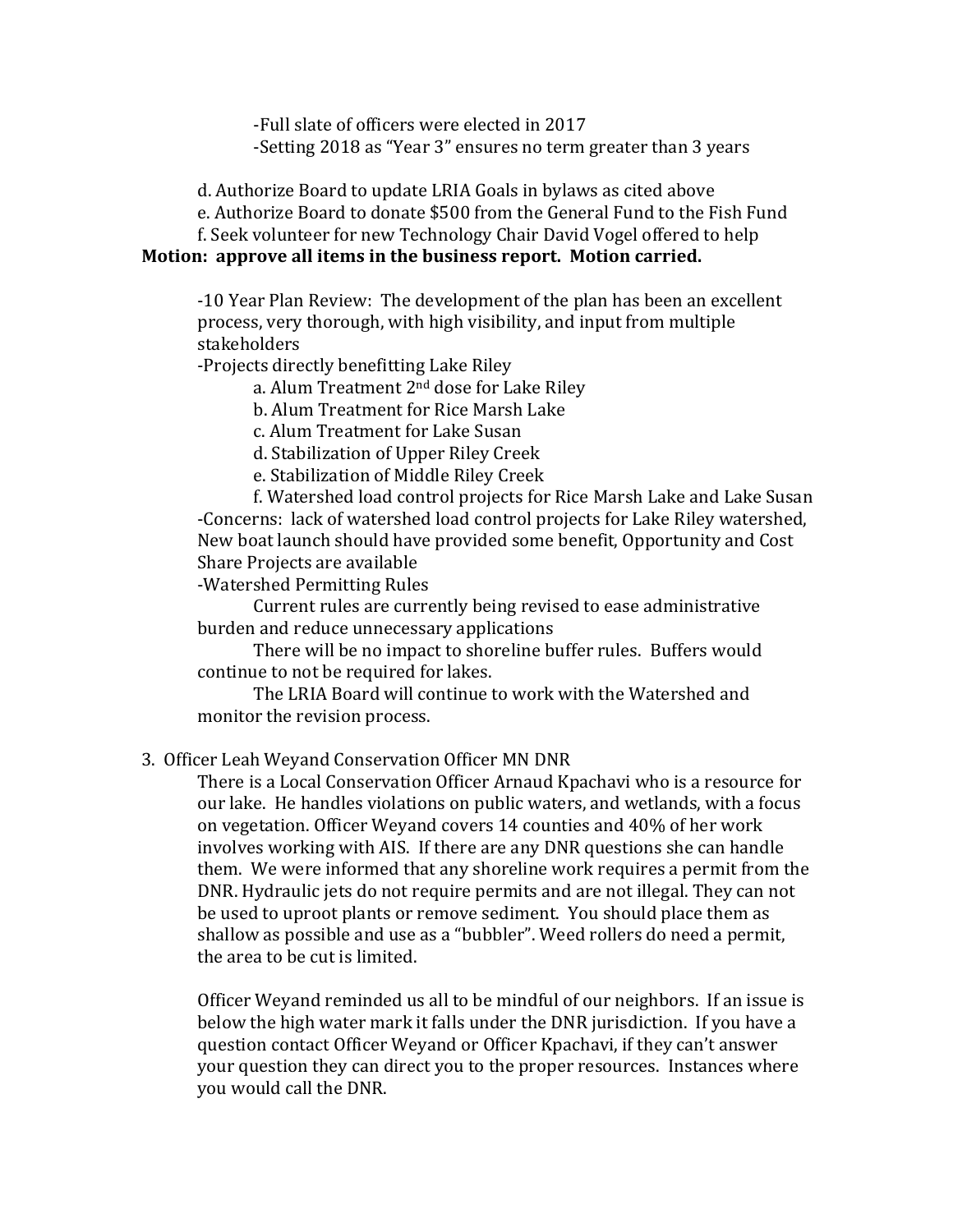- 1. Putting in a beach
- 2. Altering sand (sand blankets may be installed and you get 1 refresh)
- 3. Putting in rip rap or retaining wall along shore line
- 4. Vegetation removal

-you may clear a 15 foot wide channel to clear water -you may not remove water lilies

-you can hire divers for weed removal, they must be permitted

-2,500 square feet of vegetation can be removed

-50 feet of shoreline can have vegetation removed 50 feet out into the lake

There are new regulations for Northern Pike on Lake Riley. The limit is 10 fish. There may be signs posted about the new regulations at the boat ramp. If there is a violation on limits it needs to be reported to the non-emergency number for the West Metro State Patrol. When you contact them request the Game Warden or Conservation Officer. When ice fishing an unattended line cannot be more than 200 feet away from the fisherman. Officer Kpachavi will have access to a 4-wheeler and snow mobile to help patrol his area.

Noise complaints fall under Hennepin and Carver County. Officer Weyand suggests contacting Carver County first. They would also handle complaints on speed, wake, or after hour jet skiers.

5. Dr. Claire Bleser District Administrator, Riley Purgatory Bluff Creek Watershed **District** 

Claire gave an overview of the Watershed District, the area, board, staff members, volunteers, and committees. Next year the district will celebrate their 50-year anniversary. The size of our district has been increased to 50 square miles. She continued with an overview of how the new 10 Year Plan has been developed. The final plan has been submitted for approval. The district received over 500 comments from workshops and online surveys. From this planning process they determined 13 goals for the district, and a prioritization tool to help determine which projects would be included in the 10 Year Plan. In the next 10 years the district will complete 34 projects (10 Riley Creek projects, 7 Bluff Creek projects, and 17 Purgatory Creek projects). In the next 10 years there will be 2 stream restoration projects, 2 internal load control projects, and 4 watershed load projects. In the next 5 years there will be an alum treatment of Rice Marsh Lake (2018), Lake Susan Park Pond load reduction (2018), Rice Marsh Lake watershed load reduction project (2020, 2022, 2027). Second split dose treatment Lake Riley (2020), Upper Riley Creek Stabilization (2021), Lake Susan alum treatment (2022, 2024, 2026)

In the past, the District has contributed 25K AIS inspections in the city of EP. Conducted 2 herbicide treatments on Lake Riley, and they will continue to monitor how dense the EWM and CLP are in the lake to determine if treatment is necessary in 2018. The district continues to monitor the carp population in the lake. There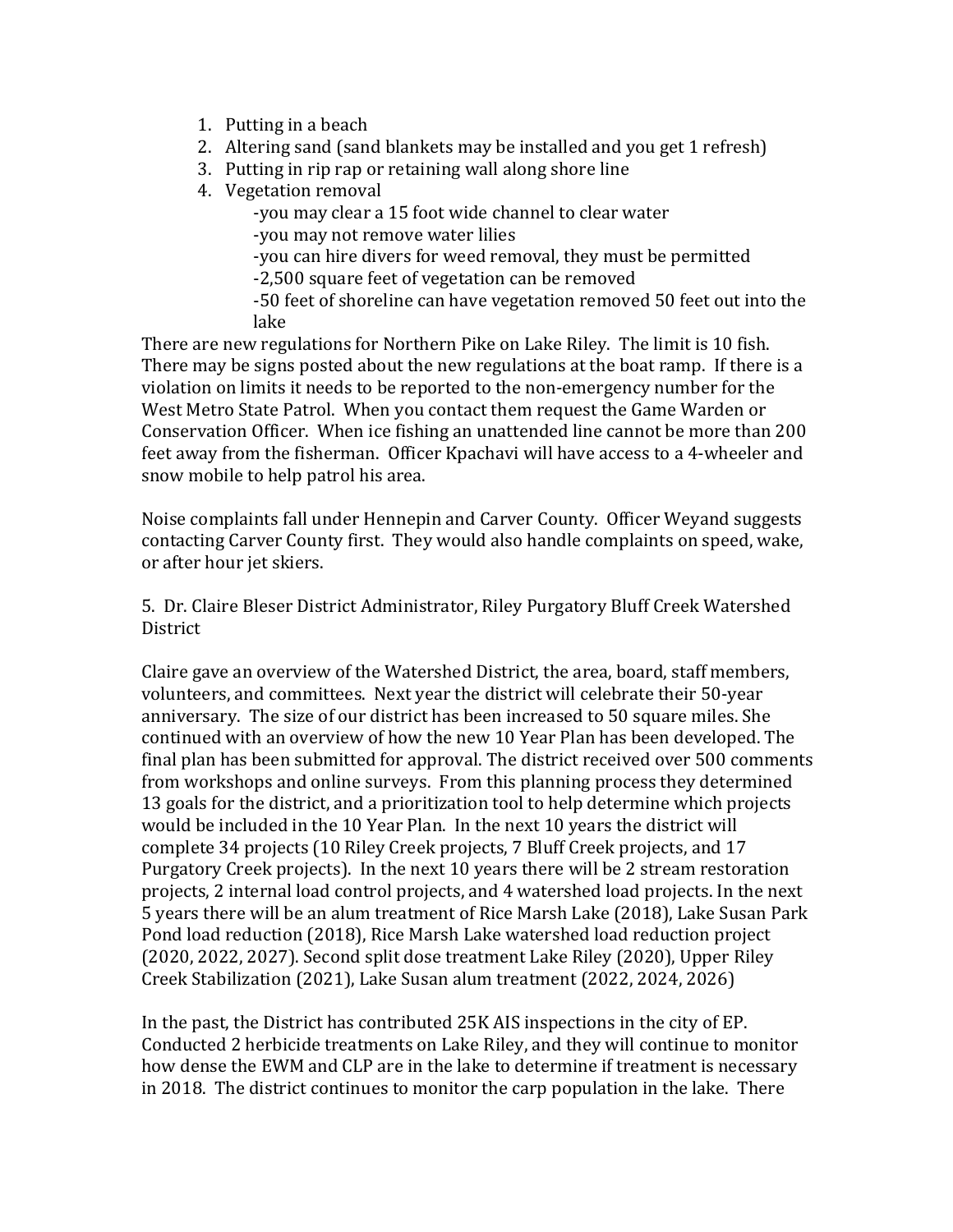was a major fish kill on Rice Marsh Lake which could affect the carp numbers, as bluegills eat baby carp.

Dr. Bleser addressed questions from the audience.

-Does the watershed monitor run off from Bear Path? The staff monitors the creek running through Bear Path every 2 weeks and is in contact with the Bear Path facilities staff. Bear Path cannot apply phosphorous with out getting a soil sample first, but can apply nitrogen.

-A concern was raised about Lake Restoration treating the lake 3 times in the summer. During the third application there are no plants visible. Officer Weyand said that falls under her jurisdiction. She suggests we only buy 2 applications rather than 3. Everyone's property is different so not all treatments are the same. -Dr. Ray Newman UM stated that the original EWM treatment was very effective. He believes that the native plants will now come back due to our water clarity.

The District is hosting a Community Gathering about Caring for Clean Water for the residents of Lake Riley. The meeting will be held Wednesday May  $9<sup>th</sup>$  at 6:30 pm. The meeting will be at the District office: 18681 Lake Drive East, Chanhassen.

5. Let's Go Fishing: Mike Gruidi

Mike thanked us for waving to all their guests as they are out on the lake. They work with 54 nursing homes and had over 2800 guests last summer. Let's Go Fishing has been on Lake Riley for 4  $\frac{1}{2}$  years. They love and respect the lake. They operate a catch and release policy from their boats. They are currently looking for volunteers to help with the program. They worked with the city of EP, they requested a no wake zone by the boat launch and it went through. They are also working with EP Football Coach Mike Grant on getting kids out fishing. In their first class they get a rod and reel, their second class the get a tackle box. At their Annual Fish Fry Fundraiser, they had 645 attendees. The Fundraiser is held the 1st or  $2<sup>nd</sup>$ week in May. They are looking for more support.

6. Website Orientation: Jake Petersen

Jake highlighted the new features on the website. He demonstrated how to join the association online and pay our dues as well. All payments are through Pay Pal so the association does not have individual's credit card information. Jake also walked us through the different pages on the site and showed an example of how all the information for Social Events appears on that page. He also requested photos for the site, especially historical photos.

7. Social Events: Ryan Majkrzak

The Social Committee has started planning for the  $4<sup>th</sup>$  of July Boat Parade. They plan to have the Fire Boat lead the parade, include pictures of the boats taken from a dock, and of course the awarding of the Traveling Trophy. New this year will be a